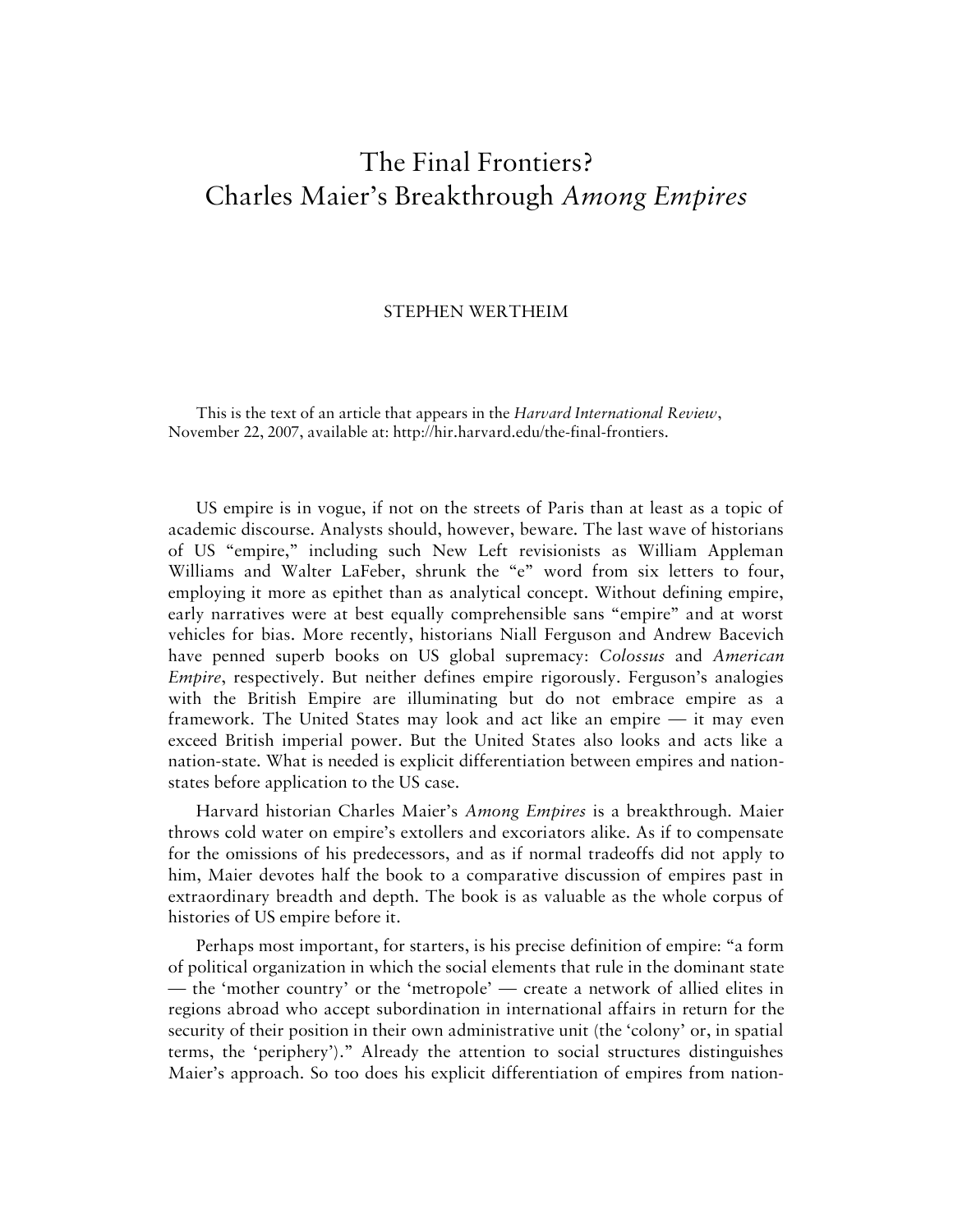states. "States can be socially and ethnically homogenous," Maier writes, "but the empire is differentiated: religiously, nationally, occupationally, and territorially." Empires stabilize inequality at home and export social hierarchies. Empires almost constantly fight. They separate the zone of conflict, the frontier, from the zone of peace, the core — at least in theory, the Gauls remind. One of Maier's especially notable insights is that most nation-states begin as empires. They are empires that finish the homogenizing job, "finally successful in imposing linguistic uniformity and a sense of encompassing identity." The point is worth elaboration. Empires and nation-states may be conceived as two ideal types that bound a range of combinations in between. If so, no wonder Maier is compelled to punt on whether the United States is an empire. The matter is less yes-or-no than to-what-extent.

Before turning to the US case, Maier offers comparative essays on two imperial characteristics: the frontier and violence. His conceptualization of the frontier makes a major advance in the theoretical literature. Common to all empires and an institution in its own right, the frontier "marks insiders and outsiders and always becomes a contested fault line along which acts of violence — call it disorder or resistance, depending on your point of view — accumulate." Maier identifies four frontier types and the politics they produce: anti-adversarial (against organized rivals), anti-incursive (against barbarians), proto-territorial, and tributary. Unfortunately, Maier does not or cannot apply many of these ideas to the United States, which has a "post-territorial empire" as well as a territorial one.

Maier's discussion of violence is likewise rich, though his body-count balance sheet may be unfair to empires. Maier does not pull rhetorical punches. "The lifeblood of empires is blood." Imperial frontiers and ambition "create an intimate and recurring bond with the recourse to force." Maier shuns the counterfactual question of how much violence empires prevent, declaring the answer unknowable. Perhaps, but reasoning is possible. If Maier is right that "empires, in effect, eliminate internal anti-adversarial frontiers," then empire may be regarded as a centrifugal violence transfer, from the interior to the frontier. Part of the excessive violence empires leave behind may reflect what life would have been like without empire.

But it is in the realm of international political economy that Maier concentrates his discussion of the United States and makes his greatest contribution. US empire has assumed two forms: the empire of production, from World War II to the 1970s, and the empire of consumption, from the 1970s to the present. The empire of production was truly imperial, Maier writes, because European elites acquiesced in Washington's military and socioeconomic leadership, propagating US economic structures and Fordist production methods to the Old World. The Marshall Plan emerges as a milestone. From Marshall Plan offices at home and visits to the United States, European labor learned the US consensus that wage hikes should not exceed productivity gains.

Maier's chapter on the post-1970s empire of consumption is the most original and deserves substantial attention. Maier approaches the chapter by asking why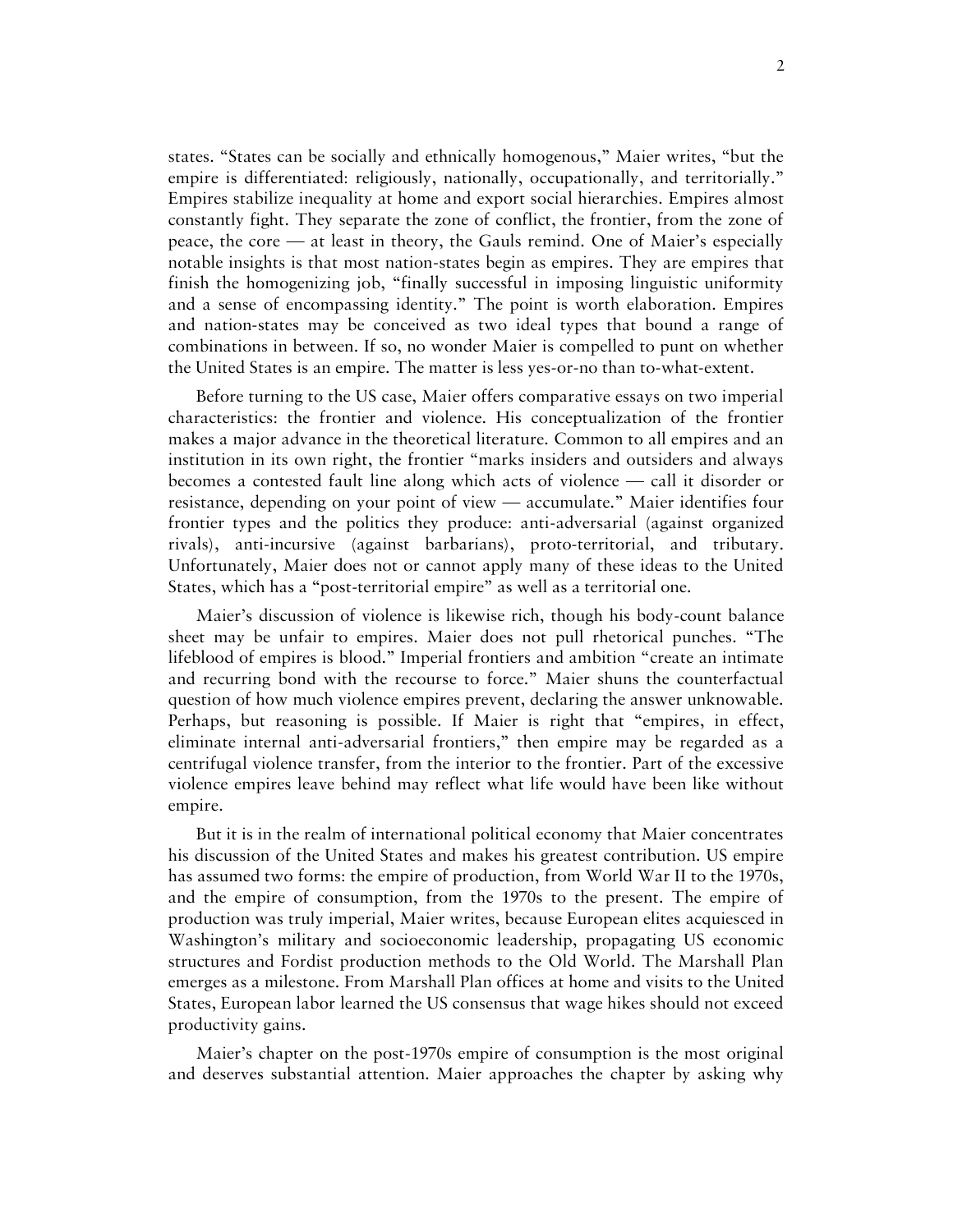foreigners bought US Treasury bills even though higher rates of return were available elsewhere and the dollar had depreciated. His answer lies in a tacit exchange between core and periphery. The United States sent manufacturing jobs and social capital abroad, where foreigners in turn bought Treasury bills to finance the United States' mounting debt and prodigal consumption. Clearly this "bargain" was implicit, if that. Just how implicit deserves further scrutiny. Was debt purchase really necessary to the US export of jobs, or would that export have happened anyway? Here the imperial framework may lead us astray. Maier contends that where US jobs were exported, elites "returned a portion of the goods produced under them as a payment for their new opportunities to become wealthy." But for many elites, investing in the United States was their own decision. They weighed expected profitability and stability of several possible investments and chose the United States. If they felt compelled out of fear that the job export would otherwise cease, Maier does not establish this fear empirically. Hence the paradox of any would-be US empire. In international economics as in geopolitics as in global culture, the US imperium appears less coercive than its predecessors.

A highlight is Maier's sometimes explicit, mostly implicit dialogue with Harvard historian Niall Ferguson. Maier seems to prefer the US empire of domestic consumption to Ferguson's British empire of overseas investment, or at least Maier is skeptical of the latter's merits. Indeed the dispute, simplified, centers less on different facts and interpretations than on different concerns. Whereas Ferguson's *Empire* and *Colossus* betray overriding interest for the overall welfare of imperial subjects, Maier is more sensitive to social structures throughout the empire and to the potential debasement of domestic arrangements. "In terms of utilizing its own society's savings to secure a continuing income from abroad, Britain was the more 'virtuous' hegemon," Maier concedes. "But national thrift was imposed on the many by the few. The capacity to save rested on its ability to draw on centuries of deference and nineteenth-century ideologies of economic liberalism to keep mass incomes low and upper-class savings high." By contrast, the post-1970s United States, helped by borrowing from abroad, made sure to deliver real-wage growth even as the rich profited spectacularly.

Maier is also sensitive to social structures abroad, though he does not address any case in depth. His general claim is this: "The socioeconomic hierarchies within the colonial societies were like RNA: they served as templates to transfer the structures of power from the metropole to the periphery." The RNA theory remains to be demonstrated, in what would make an outstanding sequel. Maier does provide one example. The digital revolution begot a divide not only between nations but also within societies, between the digital haves and the analog havenots. If the 1970s had marked the twilight of US ascendancy, however, the global digital revolution might still have happened. Then again, the United States did not decline. It spearheaded technological innovation and diffusion. The point is that discerning the precise role of US empire in this story is no small task. More broadly, the relationship between two kinds of global phenomena since the 1970s — the rise